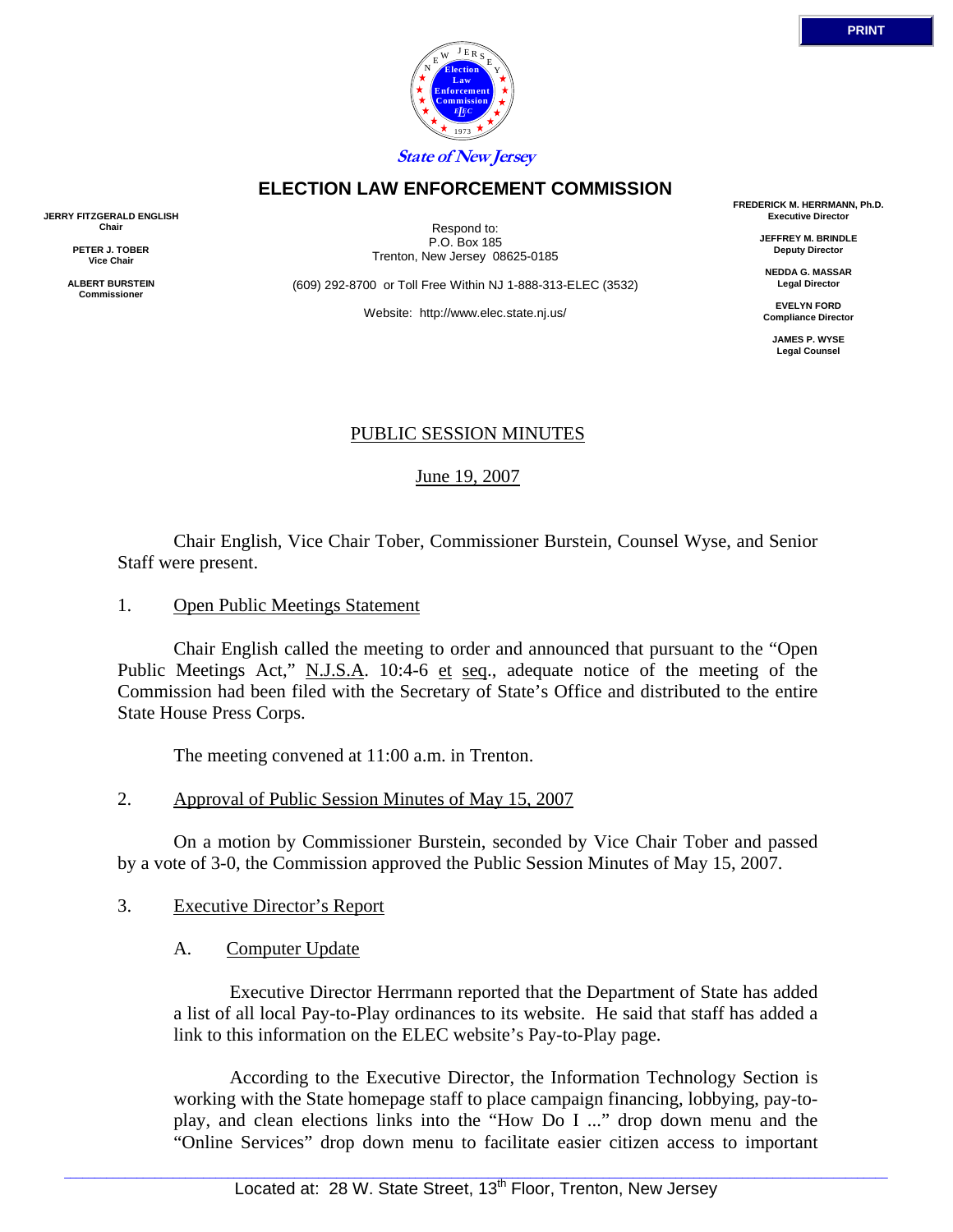Commission information. Executive Director Herrmann mentioned that this initiative is in keeping with Professor Ingrid Reed's Internet transparency conceptualization presented at the May meeting. Overall, he said, it should improve the availability of ELEC materials to the general public.

#### B. Staff Activities

 The Executive Director noted that primary election statistical report Project Manager Evelyn Ford did an outstanding job in leading members of the Compliance Division and Information Technology Section staffs in producing pre-election legislative data. He stated that staff had to review hundreds of reports in a short period of time to compile data in a useful format that could be further formatted by computer for various types of statistical analysis. Executive Director Herrmann informed the Commission that on May 25, 2007, ELEC's data was featured in two PoliticsNJ.com stories with a link to the Commission's website.

 The Executive Director announced that on May 9, 2007, Legal Director Nedda Massar attended a New Jersey Institute for Continuing Legal Education (ICLE) seminar on the new pay-to-play and lobbying laws. He said that a panel of private sector attorneys discussed the impact of this recent legislation on their clients conducting of business with government.

 The Executive Director reported that on May 21, 2007, he hosted a group of students from College Leadership NJ and that he spoke about ELEC's role in administering the campaign financing and lobbying laws. Executive Director Herrmann advised the Commission that the students asked many good questions leading to a broad conversation about pay-to-play, clean elections, issue ads, and negative campaigning.

 The Executive Director noted that on May 23, 2007, Special Programs Analyst Felice Fava spoke at a Public Purchasing Conference in Atlantic City, about pay-to-play and that on June 15, 2007, Assistant Compliance Officer Maite Urtasun and Special Programs Analyst Scott Fagerty spoke about campaign financing and pay-to-play at an ethics session at Brookdale Community College in Monmouth County. The session was sponsored by Assemblywoman Amy H. Handlin.

 Executive Director Herrmann introduced Stanley Su who joined the staff in May as a member of the Information Technology Section. According to the Executive Director, he brings a wide array of important computer skills to his new position and is a welcome addition to the staff.

#### C. Legislative Developments

 Executive Director Herrmann reported that on May 14, 2007, A-3338 (Fisher), which requires lobbyists retained by State government entities to file with ELEC, was reported out of the Assembly State Government Committee. He said that staff reviewed this legislation and determined that its requirement for ELEC to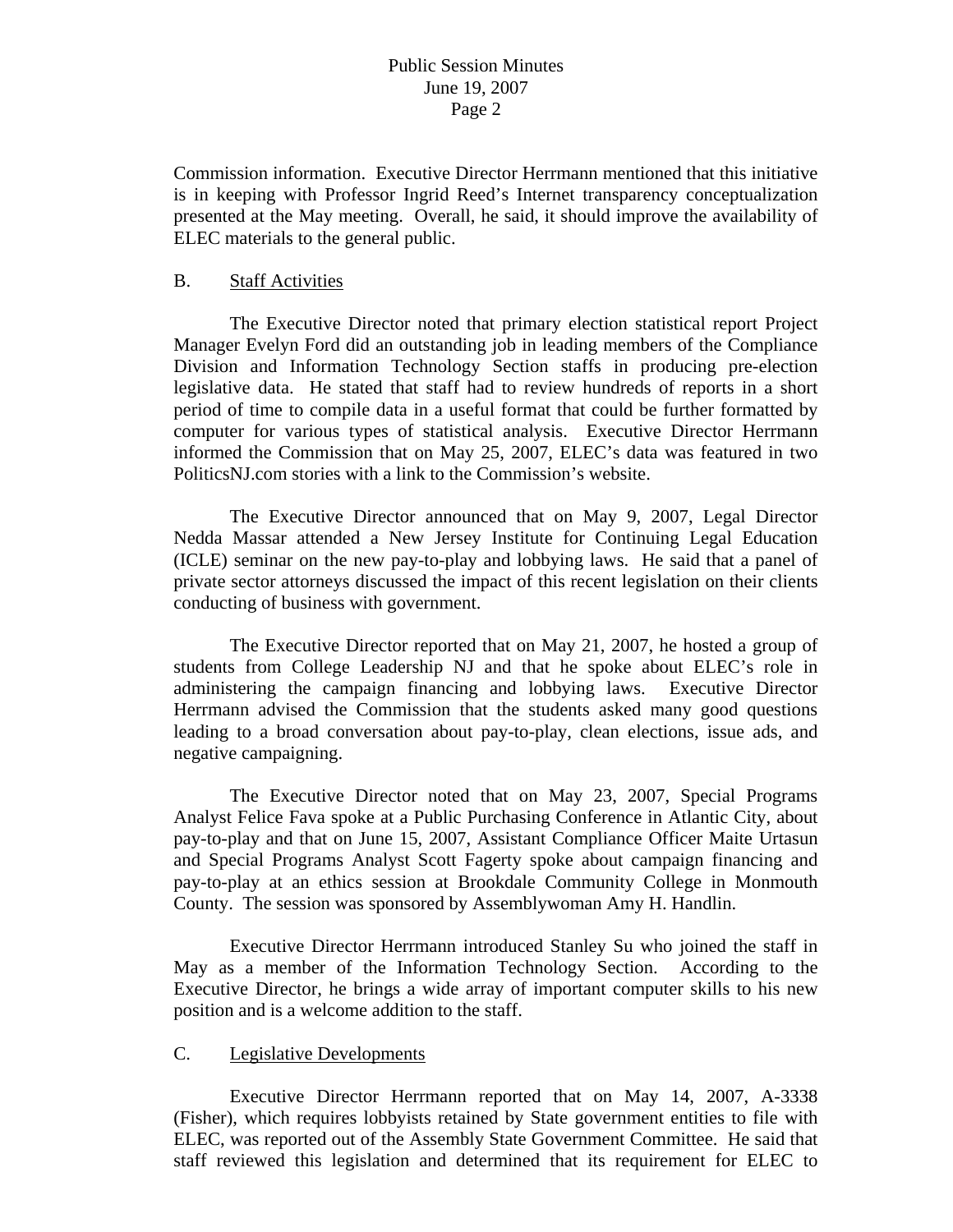transmit effected reports to the Legislature a month after filing could be handled with current staffing levels.

 The Executive Director informed the Commission that on May 21, 2007, S-222 (Karcher/Buono), which prohibits political contributions by all State and local public agencies, was reported out of the Assembly State Government Committee. He indicated that staff reviewed this legislation and determined that it would not impact upon ELEC's current resources. The legislation passed the Assembly 80-0 on June 11, 2007.

 Executive Director Herrmann added that on June 11, 2007, S-2505 (Codey), which requires the reporting of lobbying on earmarks in appropriations bills, passed the Assembly 77-0 and S-2506 (Codey/Allen), which bars campaign contributions to charities that personally benefit candidates and officeholders, passed the Assembly 80-0.

- D. Summer Meeting Schedule
	- July 17, 2007 at 11:00 a.m. in Trenton;
	- August 14, 2007 (if needed) at 11:00 a.m. in Trenton; and
	- September 25, 2007 at 11:00 a.m. in Trenton.

### 4. Adoption of Amendments to Commission Rules Concerning Lobbying

 Legal Director Massar advised the Commission that at its December, 2006 meeting, the Commission approved proposal of amendments to Subchapter 20, Lobbyists and Governmental Affairs Agents, N.J.A.C. 19:25-20, to further clarify the lobbying reporting requirements. She said that the amendments were published in the February 20, 2007 New Jersey Register, 39 N.J.R. 626(a).

 Legal Director Massar noted that among the proposed amendments were the following:

- Clarification that the term "member" can mean an organization as well as an individual;
- Clarification of lobbying terminology by adding a new definition, "reporting entity," to have the same meaning as "lobbyist";
- Provision of a definition for the "administrative proceeding" exemption from lobbying reporting requirements;
- Clarification of recordkeeping requirements for persons who undertake communications with the general public; and,
- Requirement of a consent to service of process from a governmental affairs agent or lobbyist who is not a resident of New Jersey, is not a New Jersey corporation, or is not authorized to do business in New Jersey.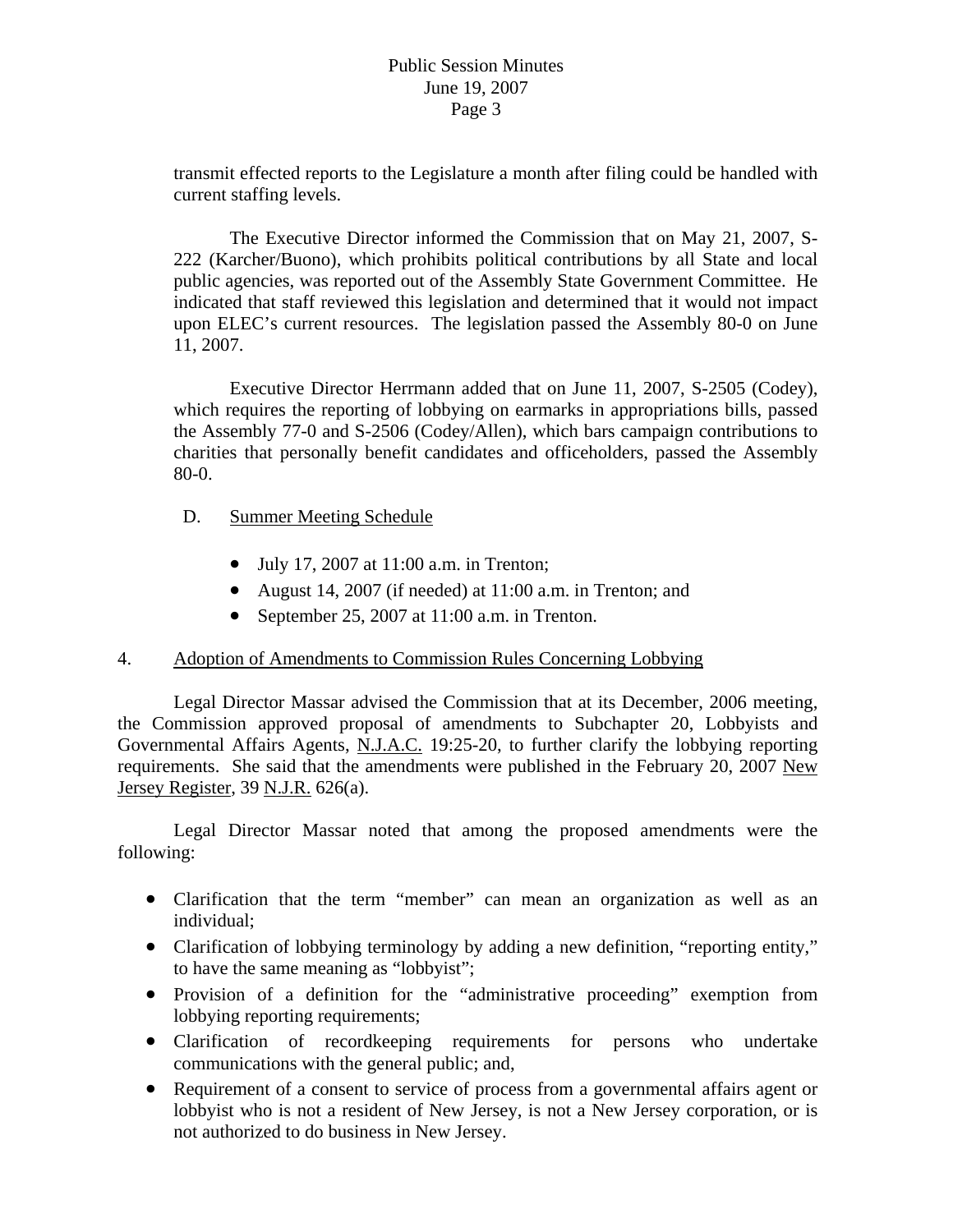Staff noted that the testimony and comments received indicated that proposed N.J.A.C. 19:25-20.3(c), establishing a definition of the term "administrative proceeding with the State," did not provide the intended clarification of that term. Staff therefore recommended that the Commission approve adoption of the proposed amendments to the lobbying rules, with the exception of the amendment at N.J.A.C. 19:25-20.3(c) which defines the term "administrative proceeding." She further recommended that the Commission revisit the definition in a future rulemaking

 Commissioner Burstein asked whether or not any thought was given to waiting until advisory opinions are issued to develop of a body of law that would result in an adequate definition.

 Legal Director Massar said that the *status quo* can be maintained until such time as the advisory opinion process can be used to build a body of law as suggested by Commissioner Burstein.

 On a motion by Vice Chair Tober, seconded by Commissioner Burstein and passed by a vote of 3-0, the Commission adopted the amendments to the lobbying rules, with the exception of the amendment at N.J.A.C. 19:25-20.3(c), which defines "administrative proceeding with the State." The Commission directed staff to file the Notice of Adoption with the Office of Administrative Law (OAL).

5. Advisory Opinion Request No. 01-2007

 The Commission considered a request for an advisory opinion from Ms. Patricia Lynn Hero, a candidate in the 2006 general election for the office of City Council in the First Ward in the City of Linden (Union County).

 In the Advisory Opinion Request, Ms. Hero has asked whether or not she may use funds remaining in her 2006 general election campaign depository to pay medical costs arising from an injury she sustained while conducting campaign activity during the 2006 general election, which costs have been charged to her personal credit card.

 Staff recommended that Ms. Hero be advised that in the unique circumstances of her injury, use of her 2006 general election candidate committee funds to pay \$1,168.80 in medical costs is permissible as a 2006 general election campaign expense pursuant to the New Jersey Campaign Contributions and Expenditures Reporting Act, N.J.S.A. 19:44A-1 *et seq.* and Commission regulations. Staff further recommended that Ms. Hero be advised that she is permitted to use candidate committee funds to reimburse herself for payments she has made to her credit card account from personal funds to pay for the medical expenses related to her injury. In October 2006, while undertaking door-to-door campaigning, Ms. Hero fell on the sidewalk and sustained an injury which required emergency care at Robert Wood Johnson Hospital in Rahway.

 On a motion by Commissioner Burstein, seconded by Vice Chair Tober and passed by a vote of 3-0, the Commission approved the staff recommendation in the foregoing Advisory Opinion Request. Chair English, noting the exception to personal use and the unique circumstances, supported the advisory opinion with reluctance.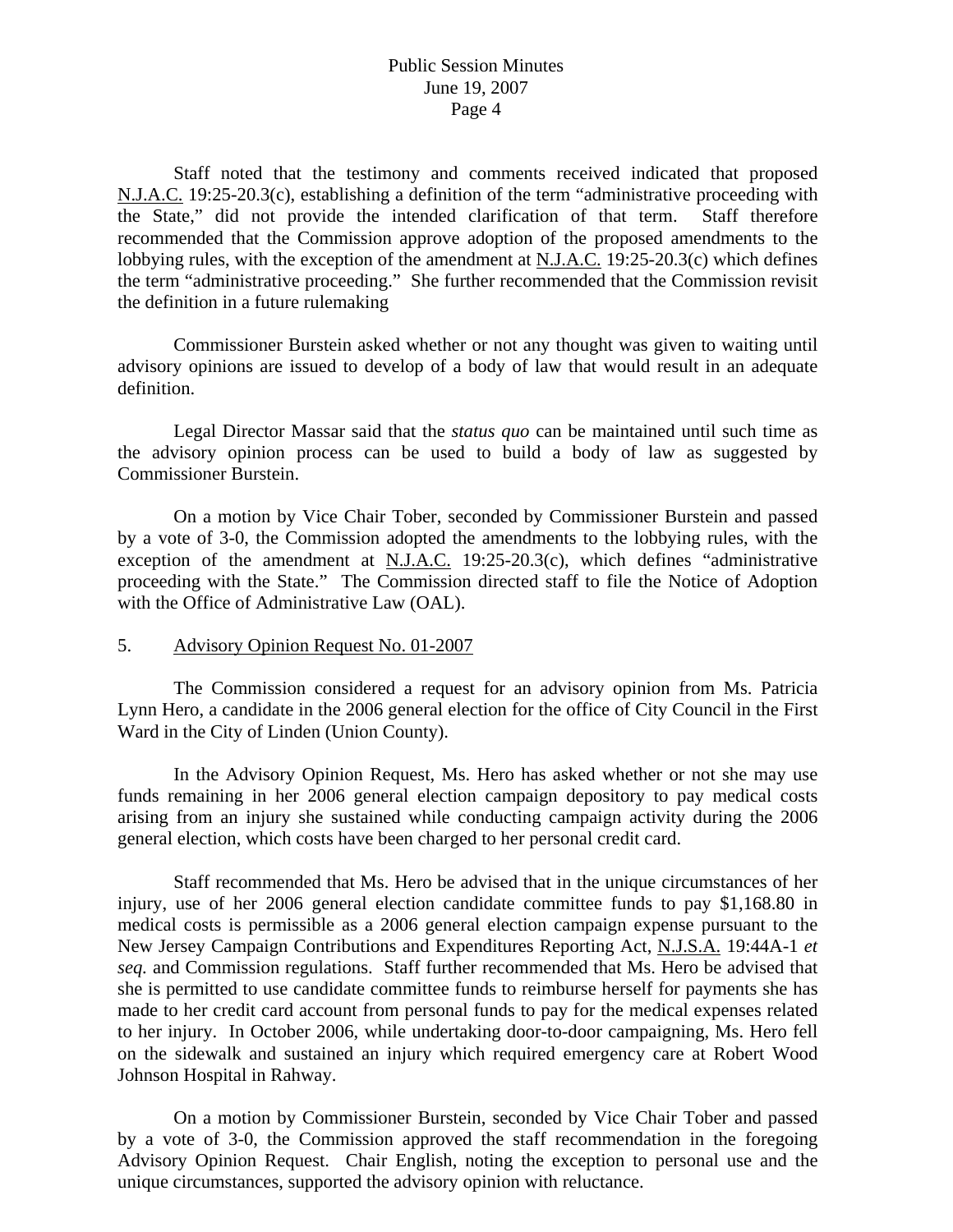#### 6. Advisory Opinion Request No. 02-2007

 Legal Director Massar stated that an Advisory Opinion Request was received on June 5, 2007, from New Jersey Organization for a Better State (NEW JOBS), a continuing political committee (CPC), seeking advice concerning application of the annual pay-to-play disclosure requirements of N.J.S.A. 19:44A-20.27 and N.J.A.C. 19:25-26.6 to NEW JOBS. On June 11, 2007, a letter of representation was received from Gregory E. Nagy, Esq., indicating that he represented NEW JOBS. On June 13, 2007, staff received a letter from Mr. Nagy indicating that he represented Cooper, Levenson, April, Niedelman, Wagenheim, P.A. (Cooper Levenson), a law firm that had received \$50,000 or more in 2006 from New Jersey government entities, and requesting to join Cooper Levenson as a party to the NEW JOBS advisory opinion request.

 Director Massar explained that Mr. Nagy asked whether or not Cooper Levenson, as a "business entity," is required by N.J.A.C. 19:25-26.6 to report on its business entity annual disclosure statement, filed pursuant to N.J.A.C. 19:25-26.4 and 19:25-26.5, each contribution in excess of \$300.00 made in 2006 by NEW JOBS to New Jersey candidates and committees. Ms. Massar stated that this request is the first to require application of the new pay-to-play disclosure law.

 Legal Director Massar stated that N.J.S.A. 19:44A-20.27 and N.J.A.C. 19:25-26.6 require that if a "business entity" directly or indirectly controls a CPC, reportable contributions made by that CPC are deemed to be contributions made by the "business entity" and are required to be reported by the "business entity" on its annual disclosure statement.

 Legal Director Massar further explained the staff recommendation that participation by Cooper Levenson, as described in the inquiry, in the organization, decision-making, and policy-making activities of NEW JOBS, is not sufficient to constitute direct or indirect control of NEW JOBS, and that Cooper Levenson does not meet the criteria, established at N.J.A.C. 19:25-26.6(d), for direct or indirect control of a CPC. She said, therefore, that staff did not believe that contributions made by NEW JOBS should be deemed, pursuant to N.J.S.A. 19:44A-20.27d and N.J.A.C. 19:25-26.6, to be contributions by Cooper Levenson and are therefore not required to be reported by Cooper Levenson on its business entity annual disclosure statement.

 Chair English called on Mr. Nagy and Kenneth J. Calemno, Esq., Chief Operating Officer of Cooper Levenson and a Trustee of NEW JOBS, to speak to the Advisory Opinion Request.

 Mr. Nagy stated that he agreed with the staff recommendation. He said that it would be a misapplication of statute to require Cooper Levenson to report contributions made by NEW JOBS. He said that the advisory opinion, if approved by the Commission, would provide guidance to collective membership groups in general. Mr. Calemmo agreed with Mr. Nagy.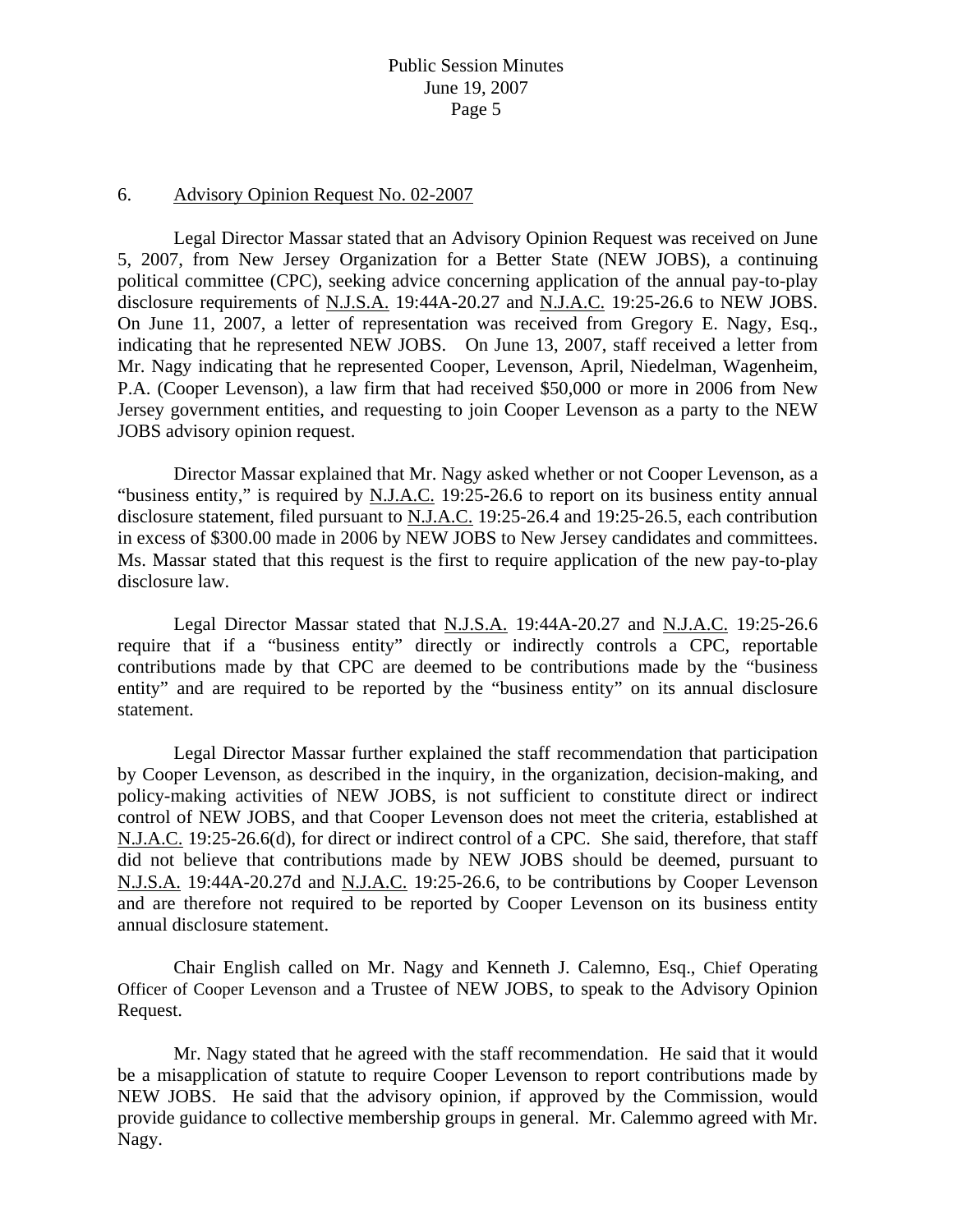Commissioner Burstein asked whether, because control is central to this question, collective membership CPC's have by-laws that certify who has control.

 Mr. Nagy stated that NEW JOBS has by-laws. He said that he cannot speak to other associations but would assume that they do have by-laws.

 Vice Chair Tober asked about a CPC that was industry specific. He asked: Would the same analysis apply?

 Mr. Nagy said that it would, because within an industry there are competing interests, an association of this type would be representing a wide array of businesses, in competition with each other for contracts.

 On a motion by Commissioner Burstein, seconded by Vice Chair Tober and passed by a vote of 3-0, the Commission approved the Advisory Opinion response as recommended by staff.

## 7. Report on the 2007 Fair and Clean Elections Project

 Amy Davis, Director of Special Programs, reported that 12 candidates have thus far filed Declarations of Intent to participate in the program. These candidates, from all three districts, have filed weekly submissions of their activities. Director Davis said that thus far no candidate has been certified. She said that two training sessions have been held and that another is planned for June 26, 2007. Director Davis indicated that 75 percent of the candidates will be using E-filing software. She added that the Clean Elections website has been redesigned, that T.V. and radio spots have begun, and candidate information is on the website. Director Davis said that newspaper ads will soon appear. She added that because of the money spent on broadcast advertising, free bonus spots will be aired by media outlets.

 Chair English asked Ms. Sandy Matsen, League of Women Voters, Ms. Marilyn Carpinteyro, Citizen Action, and Mr. Jim Leonard, State Chamber of Commerce for comments. All three indicated satisfaction with the progress being made and commented on the citizen friendly website. Each indicated that his or her respective organization will be doing mailings promoting the program.

### 8. Resolution to go into Executive Session

 On a motion by Commissioner Burstein, seconded by Vice Chair Tober and passed by a vote of 3-0, the Commission resolved to go into Executive Session to discuss anticipated litigation and the following matters, which will become public as follows:

A. Final Decision Recommendations in violation proceedings which will not become public. However, the Final Decisions resulting from those recommendations will become public not later than seven business days after mailing to the named respondents.